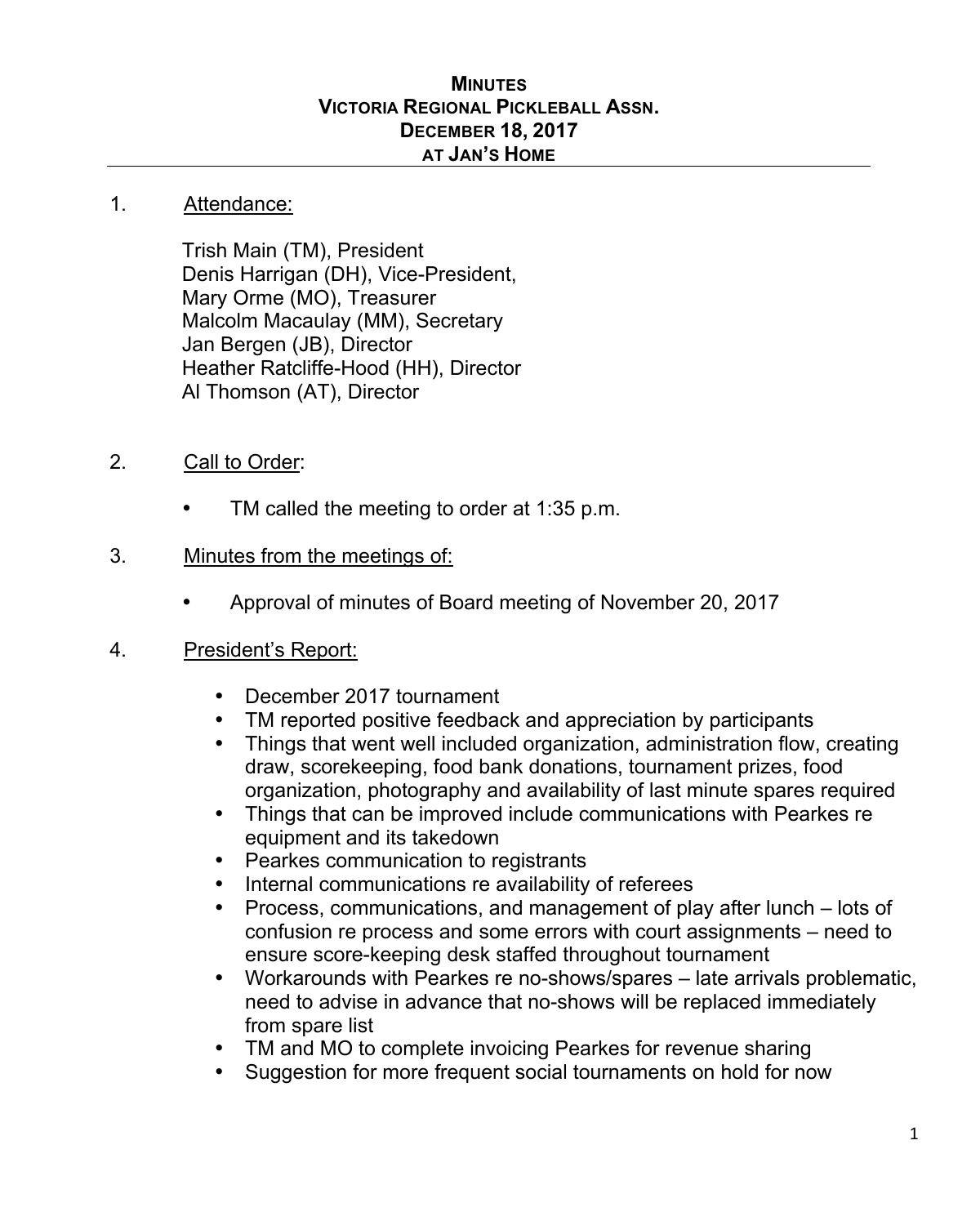- VRPA to consider 3 rather than 2 play-off divisions for future fun tournaments
- MM to consider means of obtaining telephone contact information for registrants who are not VRPA members (possible waiver of privacy re contact information at time of registration?)
- 5. Vice-President's Report:
	- Nil

# 6. Treasurer's Report:

- Bank account \$6,651 less payables directors' insurance cost \$500 and reimbursement to JB of \$341.12 for food and medal costs
- Petty cash \$306.85
- 7. Secretary's Report:
	- Nil

# 8. Heather Hood's Report:

- Membership currently 133 active members
- Includes 3 new and 6 renewals at tournament

# 9. Al Thompson's Report:

- Doing referee clinics on mainland
- Date for local training simplified approach focusing on score-keeping rather than formal referee certification
- 4 hours on 2 courts 16 people
- To be scheduled for Sunday, May 6, 10 am  $-2$  pm
- DH to reserve McMinn (2 courts)
- AT to set up Sign Up Genius
- Mail out for members to be prepared
- Clinic will be no cost to members
- 9. Old Business:

# Wednesday afternoon play

- Beyond Drop-in offering on Wednesday afternoons at Pearkes starting January 10, 2018, 1:00 – 4:00 pm, 6 courts, maximum 30 participants
- Message sent to members re offering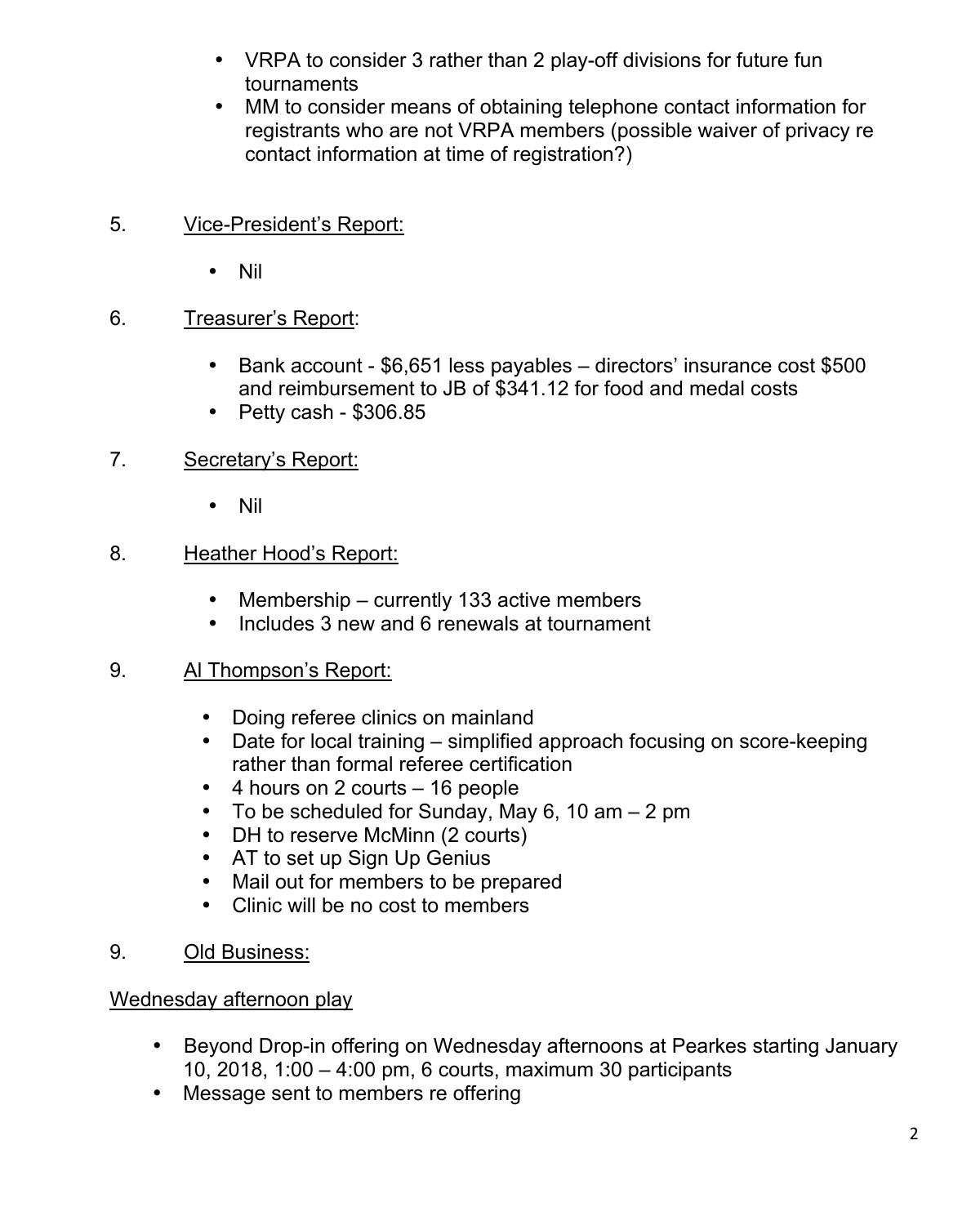- 13 signed up so far
- Facilitators MM Jan 10, 17; JB Jan 24, 31, DH February 7, 28; MO March 7, 14 and TM March 28
- Responsibility of facilitators to find substitute if unavailable
- MM and MO to put together package of score sheets and drill materials for passing on to facilitators
- MM/TM to check sign ups later this week
- Report on drills used in sessions to be shared with all facilitators

## June 2018 tournament

- Discussed various aspects. Critical decisions to be narrowed down at next meeting with final decisions by the end of January
- TM to arrange FT or Skype meeting for early January with possible tournament director from mainland

# Directors' and Officers' Liability Insurance:

- Insurance now in place effective November 22, 2017 to November 22, 2018 for the annual premium of \$500
- 10. New Business:
	- Topaz Park proposal
	- VRPA recommendation to members to support Option B but with 10 pickle ball courts and 2 tennis courts
	- TM, DH, HH and AT to draft recommendation to members
	- Cordova Bay facility
	- Ron Jordan (president of Cordova Bay Badminton) has some Tuesday and Friday times available in January at their facility and has invited us to try them out to see if suitable for VRPA play
	- Hampton Park (Tillicum and Burnside)
	- City has lined 2 tennis courts for pickle ball
	- McMinn courts
	- Construction now complete on 2 dedicated pickle ball courts between the two existing tennis courts
	- Pickleball lines have been retained on the tennis courts for a total of 4 pickle ball courts

# 11. Next Meeting:

• Monday, January 9, 2018, 6:30 pm at Jan's home